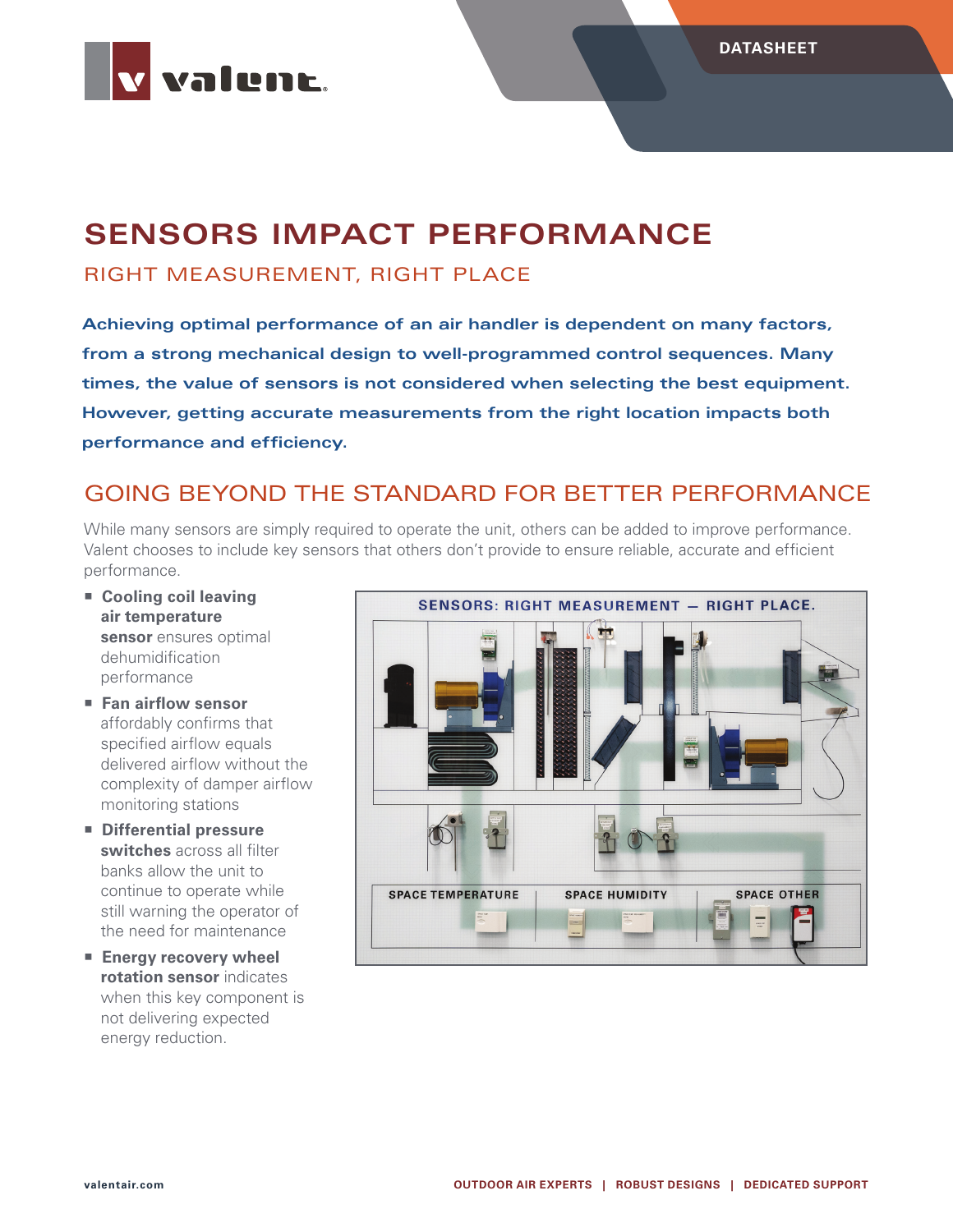### VXE/E FACTORY INSTALLED DEVICES